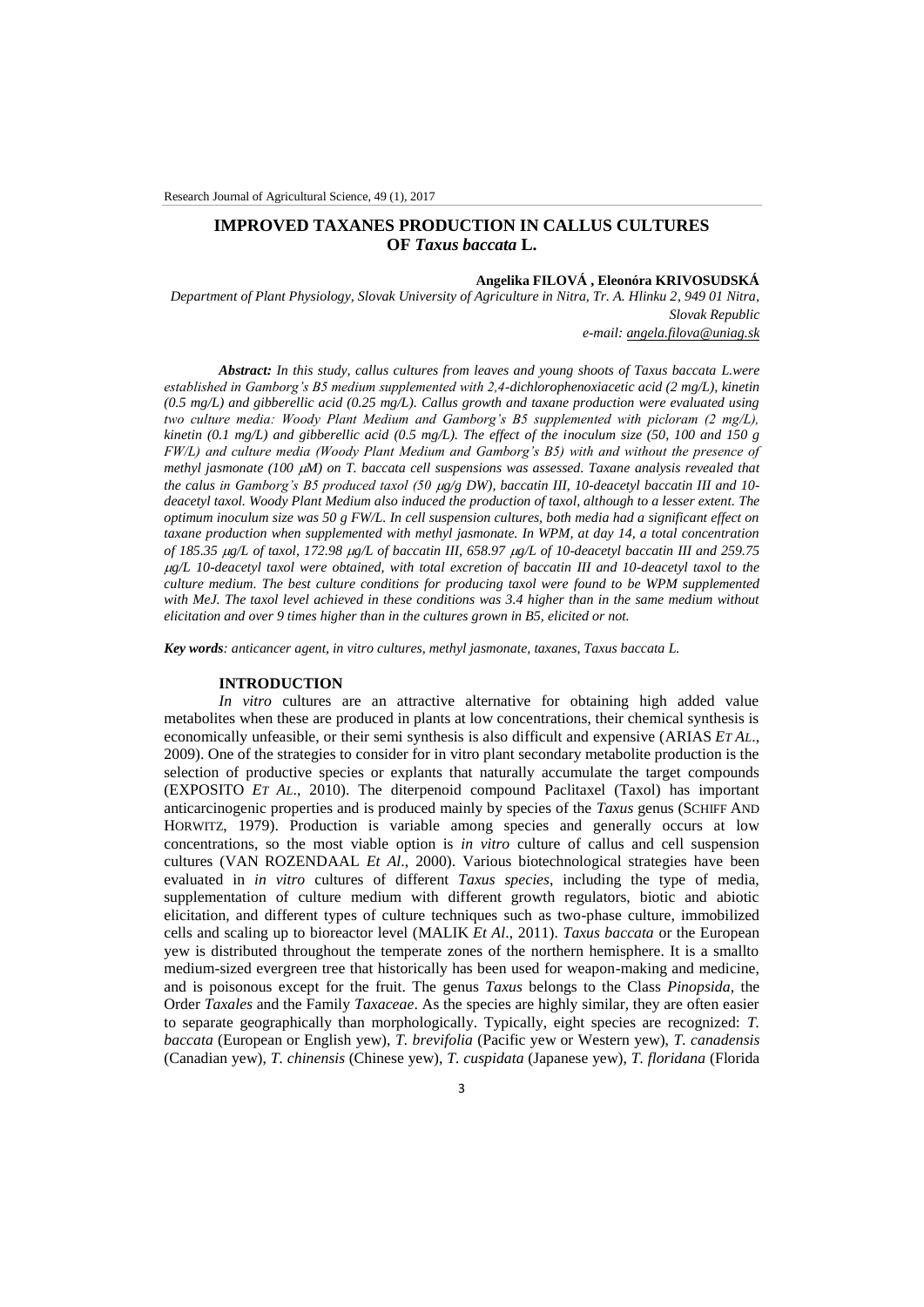yew), *T. globosa* (Mexican yew) and *T. wallichiana* (Himalayan yew). There are also two recognized hybrids: *Taxus*  $\times$  *media* = *T. baccata*  $\times$  *T. cuspidata* and *Taxus*  $\times$  *hunnewelliana* = *T. cuspidata × T. canadensis* (COPE, 1998).

The genus *Taxus* has generated considerable interest due to its content of diterpene alkaloids, particularly taxol (known also as the generic drug paclitaxel and by the registered trade name Taxol® BMS [Bristol-Myers Squibb]). The anticancer properties of taxol were discovered in *T. brevifolia* extracts in 1971 (WANI *et al*., 1971), while in 1979 Schiff, working with *T. baccata*, found that the cellular target of taxol was tubulin (SCHIFF - HORWITZ, 1979). Since the discovery of taxol, considerable energy has been invested in trying to increase its extraction. A serious obstacle to overcome is the low concentration (0.001–0.05%) of taxol found even in the most productive species, *T. brevifolia*. Since it is necessary to take 10,000 kg of *Taxus* bark or 3000 yew trees to produce only one kilogram of the drug and a cancer patient needs approximately 2.5–3 g of paclitaxel (GANEM *et al*., 2007) the treatment of each patient consumes about eight 60-year-old yew trees. Additionally, extraction of taxol from yew trees requires a complex system and specific purification techniques using advanced and expensive technology. Taking into account the above facts, together with the seasonal variation in taxane concentration in *Taxus* (CAMERON *et.al.*, 2008) and the high demand for the drug, there is an urgent need to find other alternative sources of taxol production.

More studies on the *in vitro* production of taxanes in cell cultures of *T. baccata* are, therefore, required. In the work presented here, we first evaluated the nutritional impact of two culture media, Woody Plant Medium (WPM) and Gamborg medium (B5), and elicitation with methyl jasmonate (MeJ)  $(100\mu)$  on *T. baccata* cell growth, with the aim of increasing the in vitro production of taxol and related taxanes and their excretion from the producer cells to the culture medium.

### **MATERIALS AND METHODS Plant material**

Establishment of *T. baccata* in vitro cultures Explants were obtained from leaves and young stems of wild *T. baccata* in October 2015. The explants were surfacesterilized and after stripping the needles, longitudinally halved stem sections (length 0.8–1.0 cm) and leaves were inoculated onto hormone-free Gamborg medium (B5) (GAMBORG *et al*., 1968) for 20 days to verify the absence of bacteria and fungi. To obtain calli from the aseptic explants, leaves and stems were then cultured for 2 months in B5 supplemented with 2,4-dichlorophenoxiacetic acid  $(2,4-D)$  (2 mg/L), kinetin (KN)  $(0.5 \text{ mg/L})$ , gibberellic acid  $(GA_3)$   $(0.5 \text{ mg/L})$  and sucrose (3) %), and solidified with 0.3 % phytagel (Sigma) (TI), or B5 supplemented with picloram (PIC)  $(2 \text{ mg/L})$ , KN  $(0.1 \text{ mg/L})$ , GA<sub>3</sub>  $(0.5 \text{ mg/L})$  and sucrose  $(3\%)$ , and solidified with 0.3 % phytagel (TII). The cultures were maintained at  $25 \pm 2$  °C in the dark. The established calli were then subcultured every 10 or 12 days on B5 supplemented with 2,4-D (2 mg/L), benzyl aminopurine (BAP) (0.1 mg/L),  $GA_3$  (0.5 mg/L) and sucrose (3 %), and solidified with 0.3 % phytagel (TIII) until a high biomass of friable calli was obtained (CUSIDO´ *et al*., 2002).

### **Measuring growth and taxane production in** *T. baccata* **callus**

To determine the kinetics of growth and production in two different basal media, 500 mg FW of callus was inoculated onto petri dishes containing 20 mL of WPM (MCCOWN AND LLOYD, 1981) with sucrose  $(1\%)$  + fructose  $(1\%)$ , or B5 with sucrose  $(3\%)$ , both media being supplemented with the growth regulators PIC (2 mg/L), KN (0.1 mg/L) and  $GA_3$  (0.5 mg/L), and solidified with 0.3 % phytagel. To determine the growth measured as fresh weight (FW), 20–25 callus pieces grown in each culture media were harvested every week during a culture period of 6 weeks, and weighed separately. Dry weight (DW) was recorded from lyophilized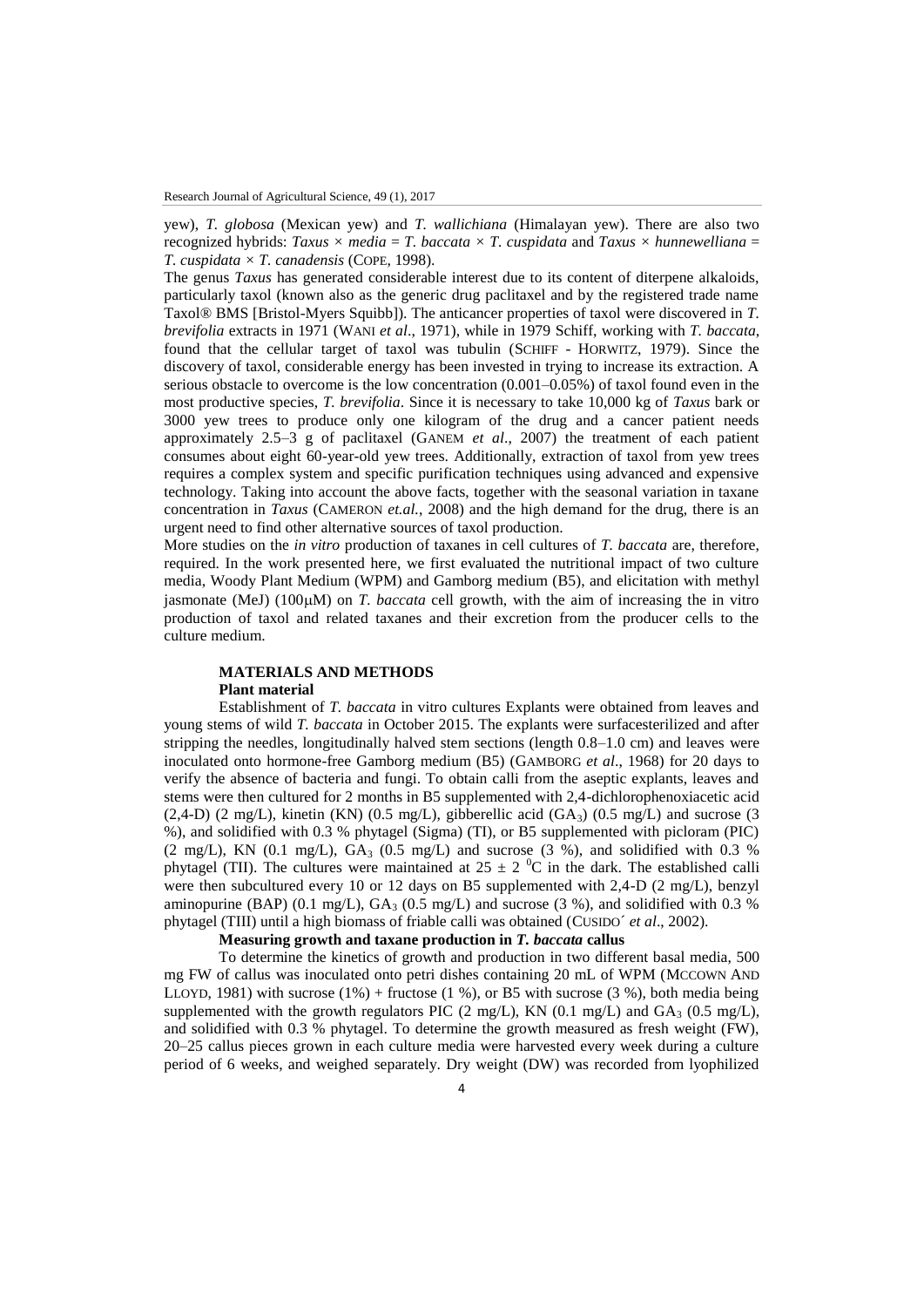callus pieces. The growth parameters of growth index (GI) (KETCHUM *et al.*, 1995) and average doubling time (dt) were established based on the FW (BRUNAKOVA *et al.*, 2004). The dry plant material was extracted to analyze the taxane content following the methodology described below.

### **Establishing** *T. baccata* **cell suspension cultures**

*T. baccata* cell suspension cultures were established by inoculating 10 g FW calli into a 250-mL Erlenmeyer flask containing 100 mL of WPM supplemented with PIC (2 mg/L), KN  $(0.1 \text{ mg/L})$  and  $GA_3$  (0.5 mg/L). The cultures were maintained in a rotary shaker at 100 rpm in the dark at 25  $\mathrm{^0C}$  for 12 or 15 days, until sufficient biomass was obtained for subsequent studies.

### **Inoculum size**

Growth kinetics was measured in the *T. baccata* cell suspensions established to determine the inoculum size for an optimum growth. We evaluated the following inoculum sizes: 50, 100, and 150 g FW/L. Cells were cultured in WPM supplemented with PIC  $(2 \text{ mg/L})$ , KN (0.1 mg/L) and GA<sub>3</sub> (0.5 mg/L) for 30 days. The flasks were shaken (110 rpm) at  $25 \pm 2$  <sup>o</sup>C in the dark. Triplicate samples were taken every 3 days. The measured variables were: fresh and dry weight, GI, viability, final volume of the medium and high resolution liquid chromatography (HPLC) quantification of taxanes in the biomass and culture medium (ZHANG et al., 2002).

# **Effect of methyl jasmonate (MeJ) elicitation of** *T. baccata* **cell suspension cultures**

The effect of two basal media, WPM and B5, both supplemented with PIC (2 mg/L), KN (0.1 mg/L) and  $GA_3$  (0.5 mg/L), on cell growth and taxane production, with and without MeJ, was evaluated. The previously established *T. baccata* cells were filtered and those with the optimized inoculum size (50 g FW/L) were placed into 125 mL Erlenmeyer flasks with 10 mL of the indicated media. MeJ (Aldrich) (100  $\mu$ M) (EXPOSITO *et al.*, 2010).

### **Cell viability**

The cell viability in all the culture conditions was studied using the method described by DUNCAN AND WIDHOLM (1990). The results are expressed as the percentage of living cells from the total cells.

## **Quantification of taxanes by high resolution liquid chromatography (HPLC)**

The production of taxol and other taxanes was determined following the methodology described by RICHHEIMER *et al*. (1992).

# **RESULTS AND DISCUSSION**

# **Establishment of callus cultures**

The sterilization process used in this experiment was more effective for leaves than stems, 97 and 89 % of respective explants being without contamination after 15 days. Two different auxins (2,4-D and PIC) at the same concentration, Media TI and TII, were assayed for callus development. Calli were obtained after 20 days in both media, but with varying success. In TI (Figure 1), the percentage of leaves and stem forming calli was 100 and 80 %, respectively, while in TII it was no higher than 40 %. The callus obtained from leaves were more light-cologreen and friable than those established from stems. It is possible that the dedifferentiation of leaf explants was due to the effect of the auxin 2,4-D on meristematic areas of petioles and the apex of the leaves, which increased cell division by inhibiting morphogenesis and resulted in an early callus formation. In contrast, the induction of calli from stems was lower.

The synthetic auxin 2,4-D is known to be a general promoter of biomass formation since it induces cell dedifferentiation leading to callus development (MIHALJEVIC *et al*., 2002).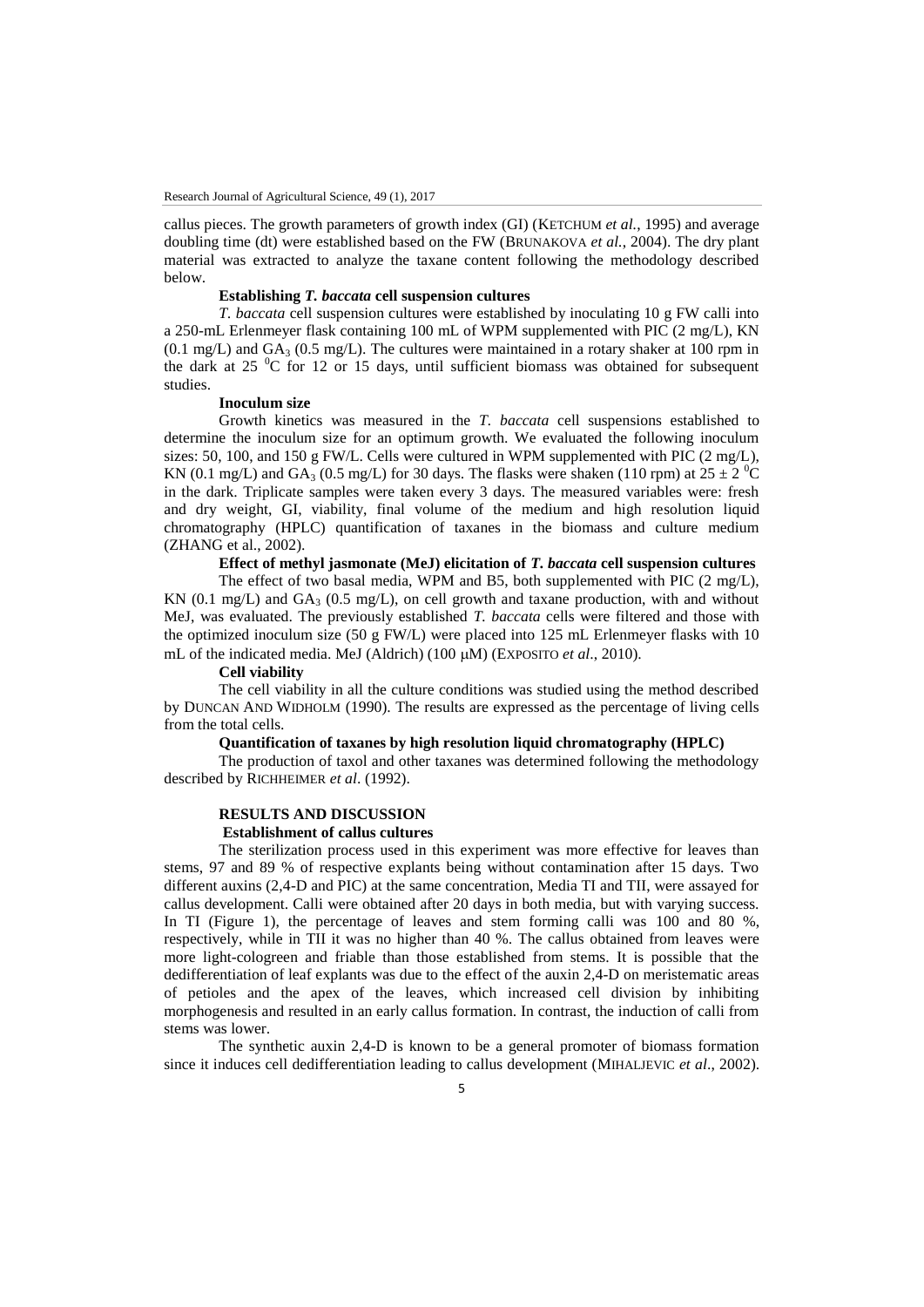### Research Journal of Agricultural Science, 49 (1), 2017

BA was used as the cytokinin because it has proven very effective for the growth of cell cultures of several *Taxus* species: *T. baccata* (PALAZO´N *et al.,* 2003), *T. cuspidata* and *T. canadiensis* (FILOVÁ *et al.,* 2011), *T. cuspidata* (NIMS *et al.,* 2006), and *T. brevifolia*  (KHOSROUSHAHI *et al.*, 2011) as well as other plant cell cultures.



Figure 1: Callus cultures of *T. baccata* (a) WPM medium and (b) in B5 medium

### **Growth and taxane production of** *T. baccata* **L. callus**

Friable calli obtained as described above were selected with the aim of determining their capacity for growth and taxane production in the two different basal media. In addition, after assaying 48 different media, we have previously shown that optimum improvement of taxol production in *T. baccata* cell cultures. As shown in Figure 2, *T. baccata* calli grown in WPM achieved the highest growth after 4–6 weeks of culture, with a growth index (GI) of 0.70 and an average doubling time (dt) of 13.2 days. When calli were grown in B5 medium, the highest growth was observed at week 4. After this point, the cells entered the stationary growth phase, which lasted 1 week, decreasing thereafter. In both assayed media, the lag phase lasted at least 2 weeks. In B5 medium, the GI was 0.44 and the dt was 13.8 days. The average dt obtained in the callus cultures was within the range reported for other *Taxus* species: *T. globosa* (14 days) (BARRADAS *et al.,* 2010), *T. media* and *T. baccata* (13 days) (WICKREMESINHE AND ARTECA, 1993).

The calli grown in both media produced taxanes throughout the time period studied. Total taxane content at the end of the experiment (6 weeks of culture) in calli grown in B5 was more than two times higher than in WPM-cultured callus. The main taxane found in calli grown in B5 was 10-DAT followed by taxol. After phytochemical screening of the calli, it was observed that taxol production occurred in cycles, and not at a constant rate during the culture period. Taxol production and accumulation in WPM-cultured calli occurred mainly in the first week (16  $\mu$ g/g DW) and week 6 (24  $\mu$ g/g DW). In contrast, the production of 10-deacetyl taxol in these cultures remained constant throughout the culture, accumulating at levels similar to taxol (23.87  $\mu$ g/g DW). Meanwhile, taxol production and accumulation in B5-cultured callus peaked in the first week (50  $\mu$ g/g DW) (Table 1).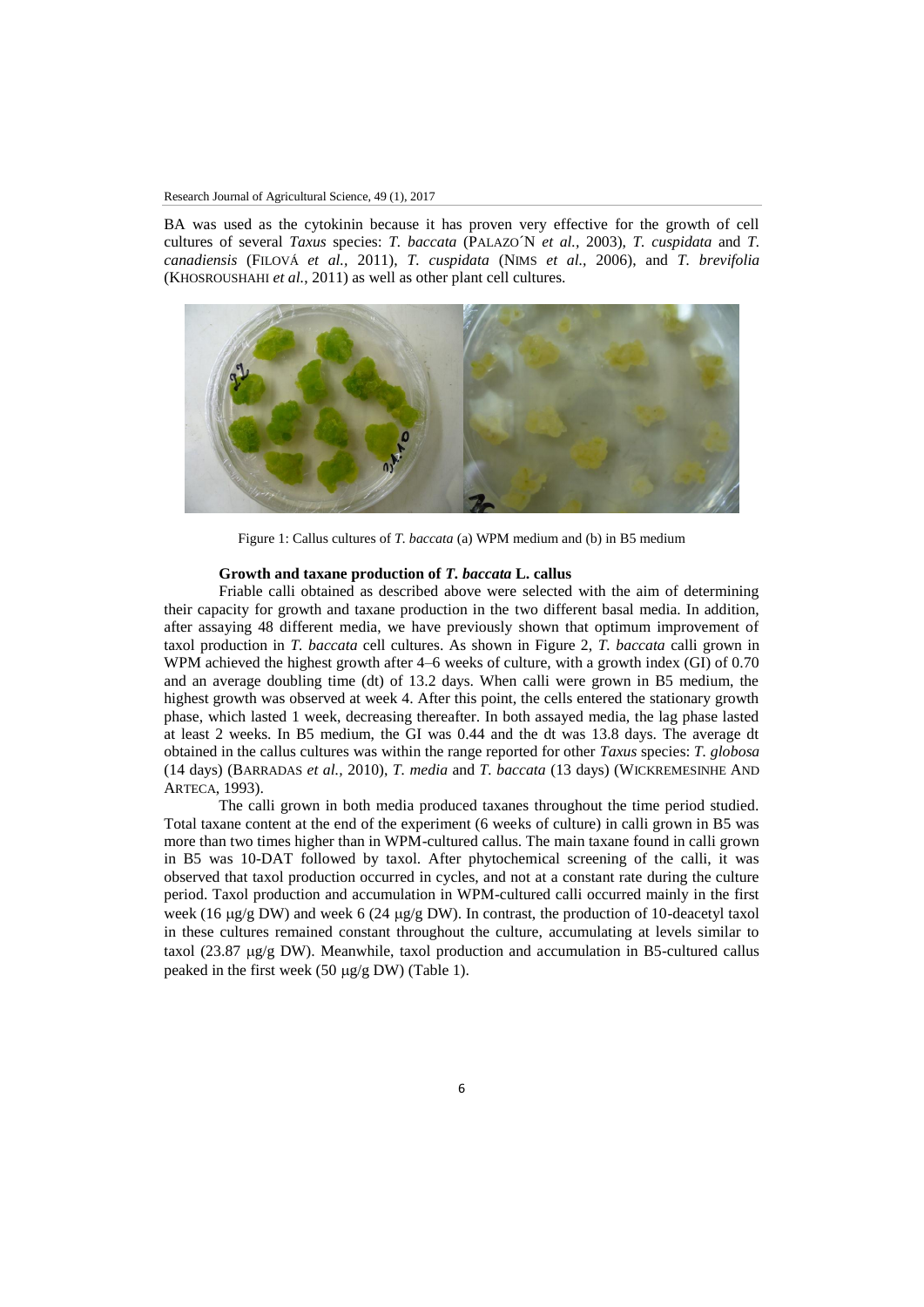| anı |  |
|-----|--|
|-----|--|

Taxane contents (expressed as mg/g DW) of *T. baccata* calli grown in B5 or WPM, both supplemented with growth regulators: PIC  $(2 \text{ mg/L})$ , KN  $(0.1 \text{ mg/L})$  and  $GA_3$   $(0.5 \text{ mg/L})$ , after 6 weeks of culture

| Medium         | Taxol | BIII  | $10$ -DAB III | $10-DAT$ | Total  |
|----------------|-------|-------|---------------|----------|--------|
| B <sub>5</sub> | 50    | 38.06 | 8.73          | 80.82    | 177.61 |
| <b>WPM</b>     | 24    | 22.03 | 16.02         | 23.87    | 85.92  |

BIII baccatin III, 10-DAB III 10-deacetyl baccatin III, 10-DAT 10-deacetyl taxol,

The production of taxol and related taxanes obtained in *T. baccata* callus cultures was double that reported by BARRIOS *et al*. (2009), and significantly higher than that reported by FILOVÁ *et al*. (2011).

## **Optimizing the inoculum size in** *T. baccata* **cell suspensions**

To establish *T. baccata* cell suspensions with good growth, three different inoculum sizes (50, 100 and 150 g FW/L) were assayed in WPM. During 30 days, the color of the cultures was observed to change from light yellow to reddish. This effect was especially noticeable when the inoculum was 100 and 150 g FW/L, together with the formation of greenbrown cell aggregates. In cultures started with the higher inocula (100 and 150 g FW/L), the biomass increased very little during the 30-days period, the highest growth being only 18.5 % of the maximum achieved by cell cultures inoculated with 50 g FW/L. The GI corresponding to cell suspensions inoculated with 50 g/L of cells was 6.5, with a dt of 3.9 days.

All three cultures showed a capacity to produce taxol and related taxanes. Table 2 presents the highest levels obtained of each taxane and their respective volumetric productivities. In cell cultures inoculated with 50 g FW/L of biomass, volumetric productivities were higher (except for 10-deacetyl baccatin III and 10-deacetyl taxol) than those of the other inoculum sizes studied and the 5 target taxanes were only found with this inoculum (Table 2). Moreover, when using 50 g of cells, the highest taxane content was generally obtained earlier than when starting with 100 and 150 g FW/L of cells (data not shown). Taxane excretion, although always very low, was also higher with the inoculum of 50 g FW/L (data not shown).

*Table 2*

| <b>Inoculum</b><br>g FW/L | <b>Taxol</b><br>$\mu$ g/L | <b>Baccatin III</b><br>$\mu$ g/L | 10-DAB III<br>$\mu$ g/L | $10-DAT$<br>$\mu$ g/L |
|---------------------------|---------------------------|----------------------------------|-------------------------|-----------------------|
| 50                        | 62.98                     | 125.57                           | 515.39                  | 135.25                |
| 100                       | 50.76                     | 149.58                           | 454.75                  | 879.56                |
| 150                       | 35.59                     | 64.24                            | 689.45                  | 1008.25               |

Effect of inoculum size (FW) on taxane production in *T. baccata* cell suspension cultures

10-DAB III 10-deacetyl baccatin III, 10-DAT 10-deacetyl taxol

### **Effect of methyl jasmonate (MeJ) elicitation on** *T. baccata* **cell suspensions**

To study the effect of the elicitor methyl jasmonate (MeJ) (100  $\mu$ M) on growth and taxane production and the interaction between the elicitor and the basal medium contents, *T. baccata* cell cultures were established in WPM and B5, with and without MeJ. The WPM and B5 media used for the control cultures turned green-brown, which lasted throughout the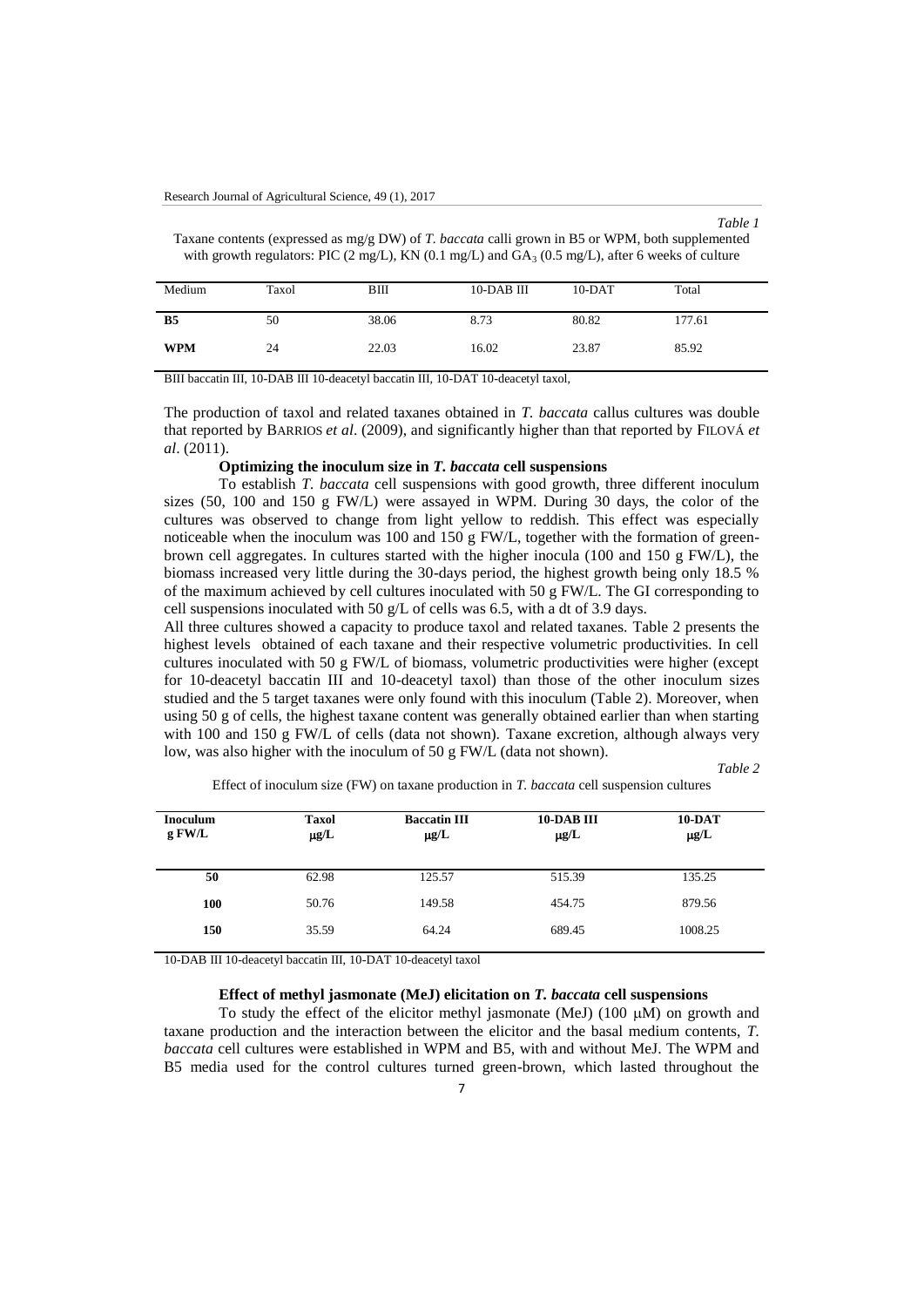experiment, whereas those of the elicited cultures remained pale yellow. The biomass corresponding to the WPM cultures turned brown with time in all the conditions assayed, in contrast with cells maintained in B5, which did not darken in either control or elicited conditions. This change in the color of the cultures, also reported in other *Taxus species*, was mainly due to the intracellular accumulation of phenolic compounds, which was provoked by submitting the cultures to nutritional stress. In our case, the cell suspension cultures grown in WPM produced the highest quantity of phenolic compounds, which were then excreted to the medium. Cell suspensions in WPM without elicitation presented a lag phase of 3 days and continued growing until the end of the experiment, whereas the presence of the elicitor dramatically inhibited the increase of biomass. The dt in control cultures was 2.32 days and the GI was 6.14, whereas in the MeJ-treated cultures the dt was 3.06 days and the GI 0.77. Cultures grown in B5 medium did not present significant differences between the control and elicited conditions, the increase of biomass being very low throughout in both cases.

### **Taxane production in cell suspensions of** *T. baccata*

Table 3 shows the contents and productivity of the total taxanes studied (cellassociated plus extracellular) in *T. baccata* cell cultures grown in WPM or B5, with or without MeJ. As can be seen, taxol production was most induced by the effect of WPM supplemented with MeJ. In WPM the highest total taxol content was observed at day 14: 185.35 µg/L, with a productivity of 13.239  $\mu$ g/L day<sup>-1</sup>. The taxol precursors 10-deacetyl baccatin III (658.97  $\mu$ g/L) and baccatin III (172.98  $\mu$ g/L) also accumulated at the highest concentration at day 20, together with 10-deacetyl taxol (259.75  $\mu$ g/L), which was excreted in its entirety into the medium. In summary, productivity in control conditions was higher in WPM than in B5 for all the taxanes studied except baccatin III. The elicitation of taxane production by MeJ in vitro has been extensively reported for other *Taxus* species (BONFILL *et al.*, 2006).

*Table 3*

| <b>Culture</b>       | Time <sup>a</sup> | <b>Concentration</b> | Productivity        |
|----------------------|-------------------|----------------------|---------------------|
| conditions           | (days)            | $(\Box g/L)$         | $(\Box g/L d^{-1})$ |
| <b>Taxol</b>         |                   |                      |                     |
| WPM-C                | 14                | 68.25                | 4.875               |
| WPM-MeJ              | 14                | 185.35               | 13.239              |
| $B5-C$               | 14                | 17.75                | 1.268               |
| <b>B5-MeJ</b>        | 20                | 31.56                | 1.578               |
| <b>Baccatin III</b>  |                   |                      |                     |
| WPM-C                | 20                | 138.56               | 6.928               |
| WPM-MeJ              | 20                | 172.98               | 8.649               |
| $B5-C$               | 14                | 83.46                | 5.961               |
| <b>B5-MeJ</b>        | 14                | 104.72               | 7.480               |
| 10-Deacetyl baccatin |                   |                      |                     |
| Ш                    |                   |                      |                     |
| WPM-C                | 14                | 499.99               | 35.714              |
| WPM-MeJ              | 14                | 658.97               | 47.069              |
| $B5-C$               | 20                | 70.59                | 3.529               |
| <b>B5-MeJ</b>        | 20                | 38.95                | 1.948               |
| 10-Deacetyl taxol    |                   |                      |                     |
| WPM-C                | 14                | 216.25               | 15.446              |
| WPM-MeJ              | 14                | 259.75               | 18.554              |
| <b>B5-C</b>          | 14                | 91.45                | 6.532               |
| <b>B5-MeJ</b>        | 14                | 33.85                | 2.417               |

|  | Tab |
|--|-----|
|  |     |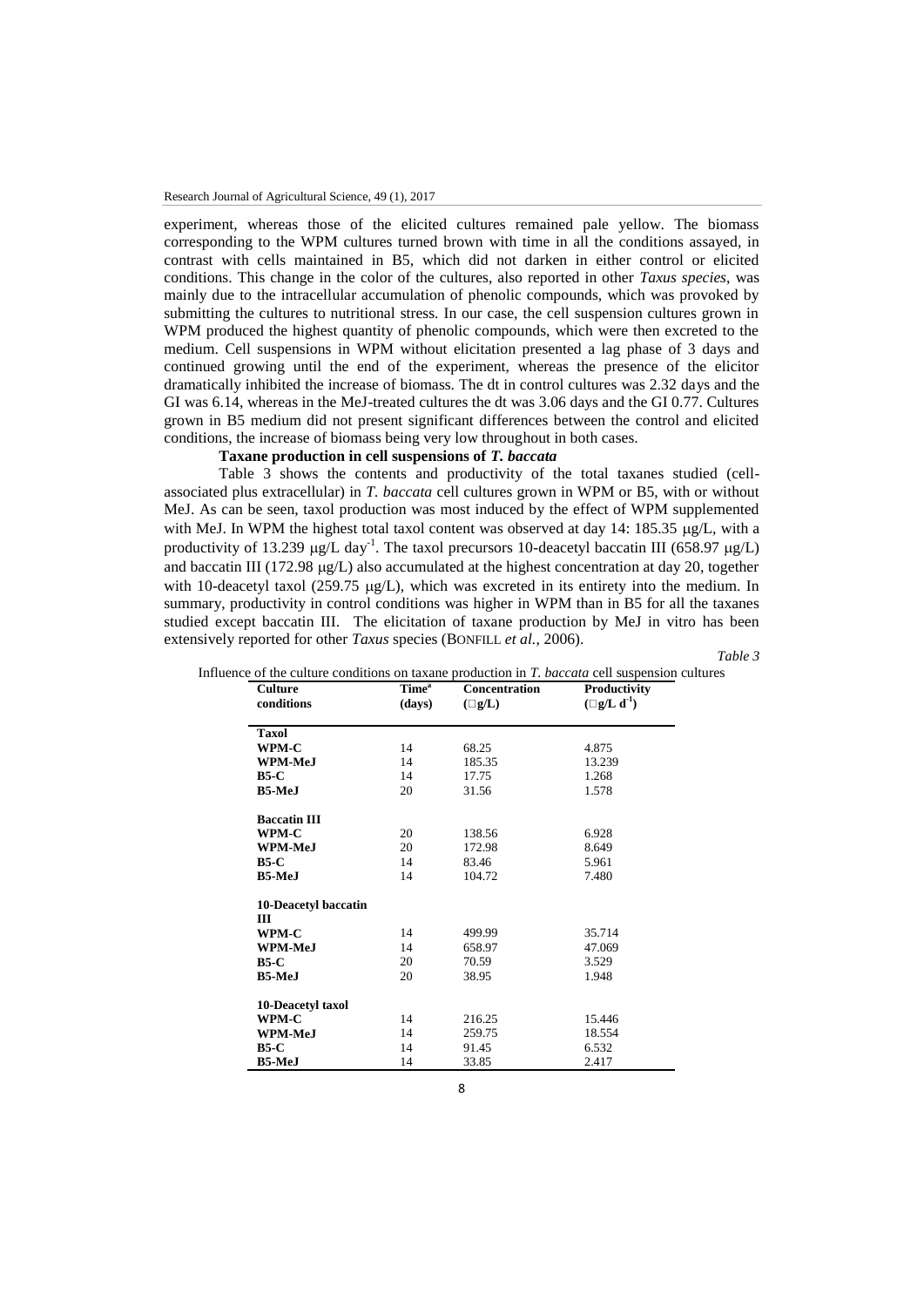Highest taxane concentration (cell-associated plus extracellular taxane contents) and productivity, days of culture when the highest taxane production was achieved WPM-C Control WPM, WPM-MeJ WPM supplemented with MeJ (100 µM), B5-C Control B5 medium, B5-MeJ B5 medium elicited with MeJ  $(100 \mu M)$ 

<sup>a</sup> Time in which occurs the greater production of the different taxanes, by the effect of each culture conditions



Figure 2**:** Effect of culture media WPM and B5 and MeJ elicitation on taxol production in *T. baccata* cell suspensions. WPM-C, B5-C: Cultures grown in WPM and B5 medium without elicitation; WPM MeJ and B5-MeJ: Cultures grown in WPM and B5 medium supplemented with MeJ (100  $\mu$ M). Data represent average values

from three separate experiments  $\pm$  SD, \*p\0.0001.

The best culture conditions for producing taxol (Figure 2) were found to be WPM supplemented with MeJ. The taxol level achieved in these conditions was 3.4 higher than in the same medium without elicitation and over 9 times higher than in the cultures grown in B5, elicited or not. Moreover, in WPM MeJ elicitation increased the productivity of taxol and baccatin III, but not the other 3 taxanes. However, the taxol biosynthesized by cells grown in WPM was not excreted to the medium. In contrast, cells grown in B5 excreted a high percent of all taxanes to the medium (Table 3), although their productivity was generally lower than in WPM medium (except for baccatin III). Briefly, the productivity increase of taxol and baccatin III was achieved using WPM-MeJ and of 10-deacetyl taxol and 10-deacetyl baccatin III using WPM without elicitation. Taxol production in *T. baccata in vitro* cultures has been studied by three other research groups. Furthermore, we increased the concentration of taxol 3.96-fold in cell suspensions, as well as that of baccatin III (4.22-fold), 10-deacetyl baccatin III (39.5-fold) and 10-deacetyl taxol (13.93-fold), mainly due to the use of WPM in combination with MeJ. Our taxol production was also similar to that reported for other *Taxus* species: 550  $\mu$ g/L day<sup>-1</sup> in *T. baccata* (HIRASUNA *et al.,* 1996).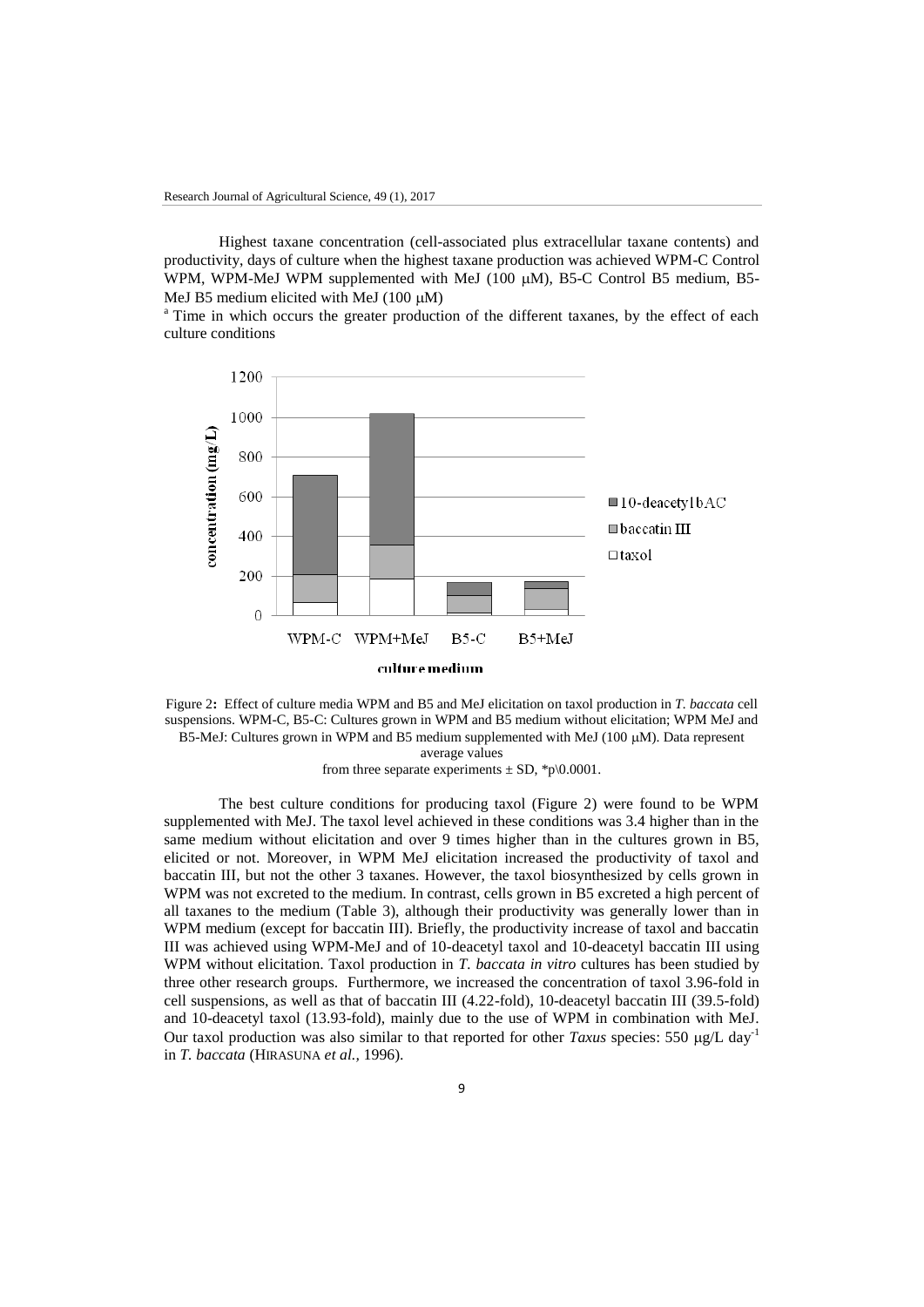A rational approach might provide new insight into how the taxol biosynthetic pathway is regulated, with genetic and metabolic engineering techniques, differential genetic expression, transcription factors and key genes leading to higher taxol yields. One aspect to take into account is the mechanism of taxol excretion from cells, which could be enhanced by employing a two-phase culture system, so far not assayed in *T. baccata* cell suspensions (FILOVÁ, 2013). Future perspectives could be focused on the simultaneous use of empirical and rational approaches and assaying the two-phase culture system in order to develop a biotechnological system for high taxol production.

### **ACKNOWLEDGMENT**

This study was financed by project: Vybudovanie výskumného centra ,,AgroBioTech", ITMS kód: 26220220180.

### **BIBLIOGRAPHY**

- ARIAS, Z.M., ANGARITA, V.M.J., AGUIRRE, C.A.M., RESTREPO, F.J.M., MONTOYA, V.C. (2009): Estrategias para incrementar la produccio´n de metabolitos secundarios en cultivos de ce´lulas vegetales. Rev Fac Nal Agr Medellin 62:4881–4895.
- BARRADAS-DERMITZ, D.M., HAYWARD-JONES, P.M., MATA-ROSAS, M., PALMEROS-SANCHEZ, B., PLATAS-BARRADAS, O.B.J., VELA´ZQUEZ-TOLEDO, R.F. (2010): *Taxus globosa* S. cell lines: initiation, selection and characterization in terms of growth, and of baccatin III and paclitaxel production. Biocell 34:1–6.
- BARRIOS, H., ZHANG, Y.L., SANDOVAL, C., XIAO, Z.A. (2009): Increase of taxol production in *Taxus globosa* shoot callus by chlorocholine chloride. Open Nat Prod J 2:33–37.
- BONFILL, M., EXPOSITO, O., MOYANO, E., CUSIDO´, R.M., PALAZO´N, J., PIN˜OL, M.T. (2006): Manipulation by culture mixing and elicitation of paclitaxel and baccatin III production in *Taxus baccata* suspension cultures. In Vitro Cell Dev Biol Plant 42:422–426.
- BRUNAKOVA, K., BABINCOVAZ, Z., TAKAC, M., CELLAROVA, E. (2004): Selection of callus cultures of *Taxus baccata* L. as a potential source of paclitaxel production. Eng Life Sci 4:465–469.
- CAMERON, S., SMITH, R. (2008): Seasonal changes in the concentration of major taxanes in the biomass of wild Canada Yew (*Taxus canadensis* Marsh). Pharm Biol 46:35–40.
- COPE, E.A. (1998): *Taxaceae*: the genera and cultivated species. Bot Rev 64:291–322.
- CUSIDO´, R.M., PALAZO´N, J., BONFILL, M., NAVIA-OSORIO, A., MORALES, C., PIN˜OL, M.T. (2002): Improved paclitaxel and baccatin III production in suspension cultures of *Taxus media*. Biotechnol Prog 18:418–423.
- DUNCAN, D.R., WIDHOLM, J.M. (1990): Measurements of viability suitable for plant tissue cultures. Methods Mol Biol 6:29–37.
- EXPOSITO, O., SYKLOWSKA-BARAREK, K., MOYADO, E., ONRUBIA, M., BONFILL, M., PALAZON, J., CUSIDO´, R.M. (2010): Metabolic responses of *Taxus media* transformed cell cultures to the addition of methyl jasmonate. Biotechnol Prog 26(4):1145–1153.
- FILOVÁ, A. (2013): Plant tissue cultures in pharmaceuticals. Acta biologica cracoviensia series botanica. 55, suppl. 2: 44.
- FILOVÁ, A., ROVNÁ, K. (2011): Explantate culture of yew (*Taxus* sp.) as alternative production systems for taxane metabolites . Acta horticulturae et regiotecturae 14 (1): 19-23.
- GAMBORG, O.L., MILLER, R.A., OJIMA, K. (1968): Nutrient requirements of suspension cultures of soybean root cells. Exp Cell Res 50:151–158.
- GANEM, B., FRANKE, R.R. (2007): Paclitaxel from primary taxanes: a perspective on creative invention in organozirconium chemistry. J Org Chem 72:3981–7.
- KETCHUM, R.E.B., GIBSON, D.M., GALLO, L.G. (1995): Media optimization for maximum biomass production in cell cultures of pacific yew.Plant Cell Tissue Organ Cult 42:185–193.
- KHOSROUSHAHI, A.Y., NADERI-MANESH, H., SIMONSEN, H.T. (2011): Effect of antioxidants and carbohydrates in callus cultures of *Taxus brevifolia*: evaluation of browning, callus growth, total phenolics and paclitaxel production. BioImpacts 1(1):37–45.